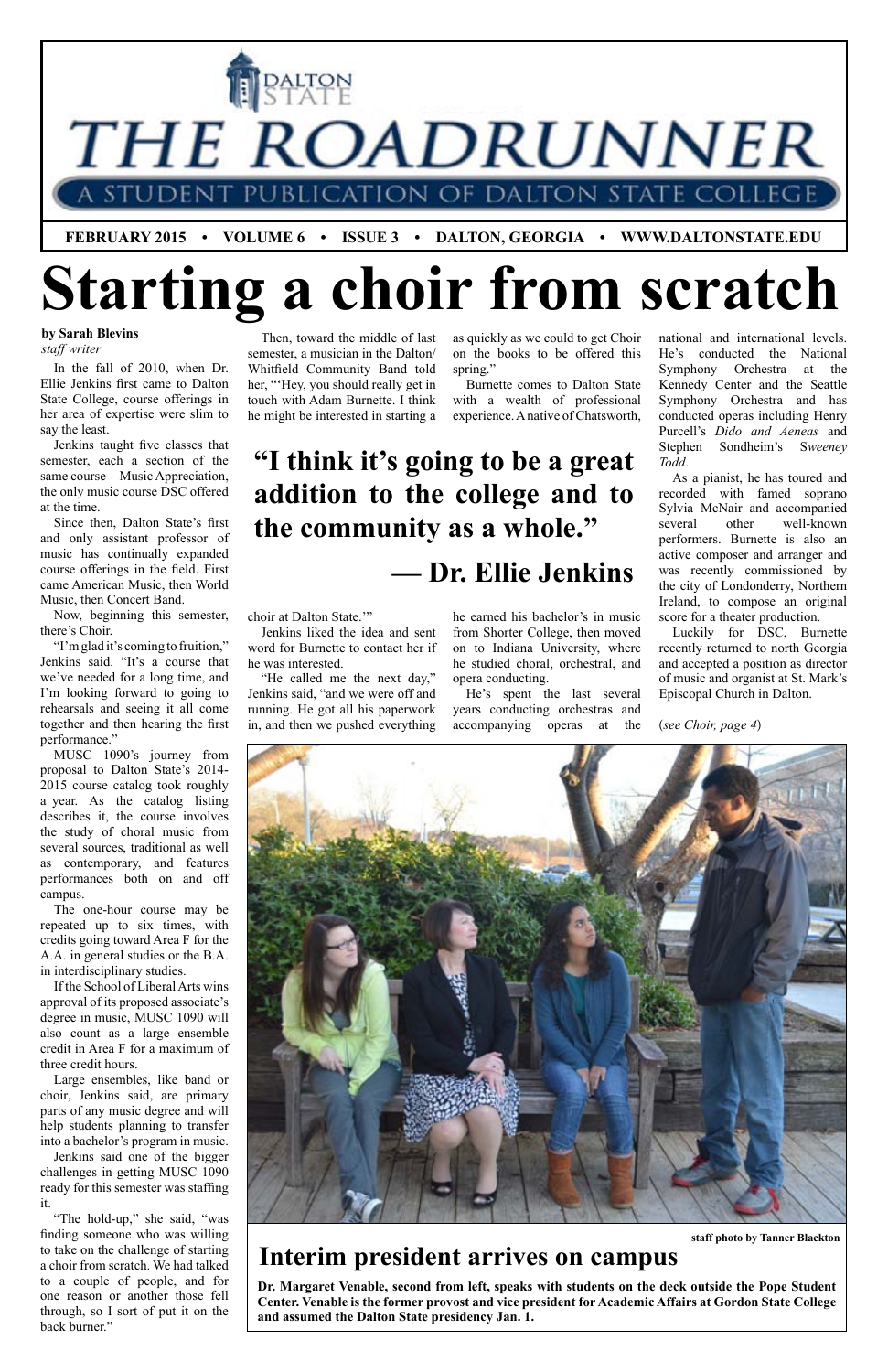Comedy, romance, mystery . . . what more could you ask for on a Friday night?

Dalton State's THEA 2100 presented the play *Long-Lost Relatives* Nov. 20-23 and had the audience in stitches every night.

Written by Barbara Tucker, interim assistant vice president for Academic Affairs and associate professor of communication, and directed by Jackie Daniels, assistant professor of communication and theater arts, *Long-Lost Relatives* tells the story of the Kendricks, a southern family that reminds you of either your own or one you've encountered here in northwest Georgia.

The play opens on Merilee, the overbearing but well-meaning mother (senior Katherine Fromm), as she trills on about wedding arrangements in a twangy, sweeter-than-molasses Georgia accent. There's a nervous energy buzzing about her and her household as, one by one, her children make their entrances.

We learn that Meredeth, the irresponsible younger sister (freshman Mollie Crawford), is soon to marry Tony Hawkins, the quintessential frat boy (junior Lowell Chappell). Meredeth is far from over the moon about either the groom or their impending wedding, but the rest of the Kendricks eagerly await the big day.

Madison, the meek middle sister (sophomore Hannah Fromm), isn't all that fond of "Tony the Phony" herself, but she supports her younger sister nonetheless. Meanwhile, when protective older brother Bryant (freshman John Harrelson) appears, Madison is shocked but thrilled to see that her old flame Kevin Sutton (junior Sean Self), has tagged along.

Kevin and Madison soon sneak tender moments alone, but the shy librarian is hesitant to revisit their relationship, fearful that it will end as it had their senior year at UGA.

Once all the children arrive, patriarch John Ross Kendrick (senior Scott Reese) announces that he has huge news for the family: after careful consideration, he has decided to run for state senate.

Everyone is overjoyed—but then three scroungy newcomers come knocking and spoil the moment for everyone.

Jasper, Luza, and Cherry May Dubose played by freshman David Moss, sophomore Jamie Steadman, and sophomore Savannah Cross, respectively—introduce themselves as distant cousins to Merilee, but there's widespread doubt as to their kinship. Not wanting to ruin John Ross's news and Meredeth's pending nuptials, the Kendricks brush their doubts aside—all of them, that is, but Jeanne, the seemingly kooky but wise grandmother (Assistant Professor of Spanish Nancy Mason). What unfolds is satirical, rib-tickling mayhem as the family has to juggle wedding plans with attempts to find out who these "relatives"—and their sketchy cohort Todd (senior Josh Beard) really are.

The cast was spectacular, with quick timing and deft navigation of the complicated plot. Tucker's characterization of Grandma Jeanne

# **A visit from** *Long-Lost Relatives*







#### **by Tanner Blackton** *editor*

(*see Play, page 4*)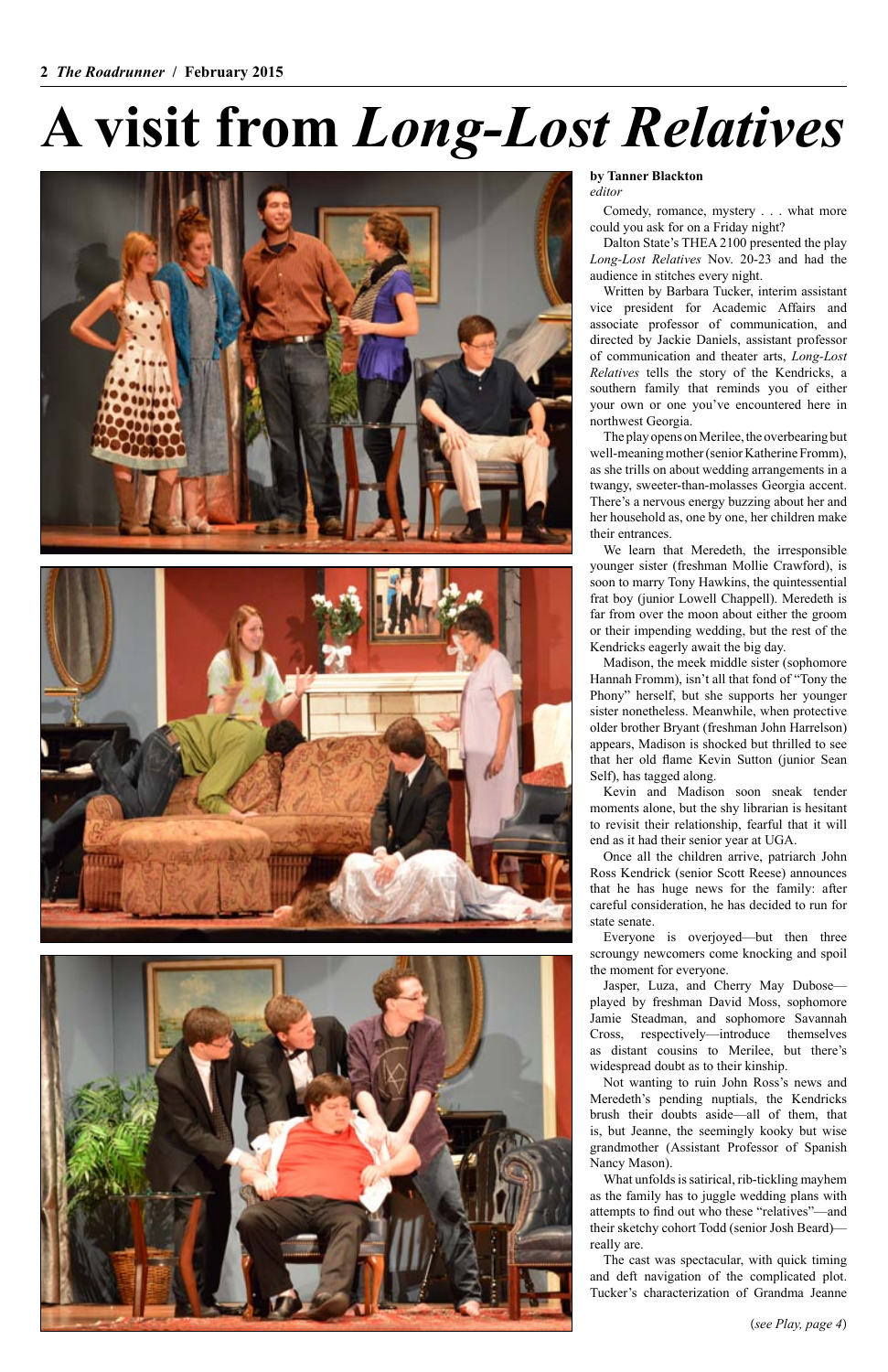## ROADKILL

**I really appreciate the size of the campus. It's not so big that I can't get from one side to the other in a few minutes, and class sizes are small enough that I can really get to know my professors.**

**Campus lights need to stay on until 10 p.m. or at least until most students have left. I'm in class until around 9:15, and it's so dark outside that just walking to my car freaks me out. I know the campus is supposed to be safe, but more lighting would make me feel safer.**

**Sitting in the library in a darkened study room listening to an iPod like a reclusive vampire does not constitute studying.**

**The Department of English needs a writing concentration. I want to write professionally and don't think another class in literature is going to help me all that much.**

**Why do I have to log back in to campus wifi every time I enter a different building?**

**The stoves and dishwashers in the dorms are unspeakably old and don't work.**

**Classes should meet where their schools are housed. English classes should meet in Liberal Arts, nursing in Sequoyah, etc.**

**Why does GeorgiaVIEW keep changing? By the time we get used to one version, we have to learn another.**

**Dalton State should have more history courses—one on the African diaspora, for instance.**

**All the rooms in each building need to be set at a common temperature. As it is now, one classroom is freezing, the next one broiling.**

**Dalton State has resurfaced several sidewalks around campus but has neglected the track around the tennis courts far too long.**

**I'm sick of having to flush campus toilets because the person before me "forgot" to. Gross!**

**Why do classrooms change at the last minute and then give me only 10 minutes to make it from Tech to Sequoia?**

**Why is it that, just when you're about to graduate and need only upper-division courses, they seem to disappear?**

**Why do so many people seem to like standing in doorways and at the bottom of stairs? Get out of the way!**

**I hate how the campus bookstore runs out of required textbooks every semester. Don't they know how many students are registered for every class?**

I'm a DSC sophomore, an accounting major, and part of the cooperative education program at Shaw Industries Group, Inc.

Two years ago, I didn't even know what cooperative education is, but while looking for a job in the fall of 2013, I found a listing of coops on the Shaw Industries website.

The site explained that co-op programs offer exactly what I was looking for—and then some: college credit, a salary, and on-the-job experience in fields that, up to then, I'd only studied in classrooms.

So I applied. A month or so later, I found out

that I'd been accepted, and I started at the beginning of spring semester 2014.

First came orientation. There, I learned about Shaw Industries and that the co-op program I was now a part of works with more than a dozen different colleges and universities to help business, engineering,

and design majors make the transition from the classroom to the real world.

Soon thereafter, on the job, my first assignment was in financial services, where I worked in claims.

I was in charge of viewing new claim forms sent in by customers, entering key information into the system, and routing each claim to administrators for review.

Later in the semester I job-shadowed the general accounting department, where I learned first-hand about the day-to-day demands of corporate accounting, corporate manufacturing accounting, and contract accounting.

The next semester I worked in corporate assets, where I applied in a professional corporate setting much of what I've learned in my accounting classes here.

I helped with the accounting and financial management of records and processes associated with the corporation's property, equipment, and other assets.

I also had the opportunity to job-shadow the internal audit department, which, in that it involves all aspects of the company, taught me much I wouldn't have learned otherwise.

Even at the outset, I knew I would learn a lot from my co-op experience. I now know exactly what to expect from a job in my field.

Instead of book-knowledge alone, I have on-the-job experience. I have learned what my strengths are, uncovered a few weaknesses, and now know how to improve upon both.

In addition to the on-the-job experience, the Shaw Industries co-op also includes a range of other activities. The co-op team took part in several events scheduled throughout the semester: plant tours, a teambuilding event, and an outing.

 The plant tours taught me how other areas of the company work together. Ordinarily, I have little to do with manufacturing, but I enjoyed seeing how carpet and laminated flooring are made, how raw materials become a finished

## *How to begin your career while still a sophomore*

product, ready to ship. It was instructive to see other areas of the company that I would not have seen otherwise and learn how they interact with one another.

During the teambuilding events I was able to meet other participants in the program, which is a great way to network and learn names and faces from other departments. Knowing others throughout the company was especially helpful when I needed outside assistance to solve the occasional problem.

For our spring outing, the co-op group visited Whirly Ball in Atlanta and spent the entire day

there, playing and having fun.

Last fall, we went to Rock City and the Enchanted Maze in Chattanooga. Both events were catered, and we all had a lot of fun.

At the end of each semester, co-op students deliver a presentation covering what they

learned from the program.

Because presentations are delivered in front of all co-op students, human resources personnel, and hiring managers, they're a great opportunity to become a known quantity throughout the corporation.

I was a little nervous but excited to share what I learned my first semester, in financial services. I was less so when I delivered my second presentation, this past fall, which covered what I learned in corporate assets.

As a co-op student and employee at Shaw Industries, I know I can ask questions when I have them and that everyone there will help me to the best of their abilities. I have never felt belittled or been treated like someone hired to make coffee.

I am truly in a position where I am challenged every day to learn and better myself, and I am respected for that.

I have no doubt that I made the right decision when, more than a year ago, I applied for and accepted the Shaw Industries co-op.

I have gained experience in the field that I can add to my resume, and I now know what path I want to take after graduation, whether that be at Shaw Industries or a similar corporation elsewhere. I know many students who devote a lot of their time away from school to jobs that have nothing to do with their fields of study. Many of them work to pay for school and living expenses, but after graduation they will quit those jobs and only then start trying to find a job related to their majors.

I would say to those students, "Why wait until then? Start now."

The benefits I've gained as part of the Shaw Industries co-op are greater than whatever benefits might have come from working anywhere unrelated to my major.

I highly recommend that every student take the time to research and work for a company that offers such a program.